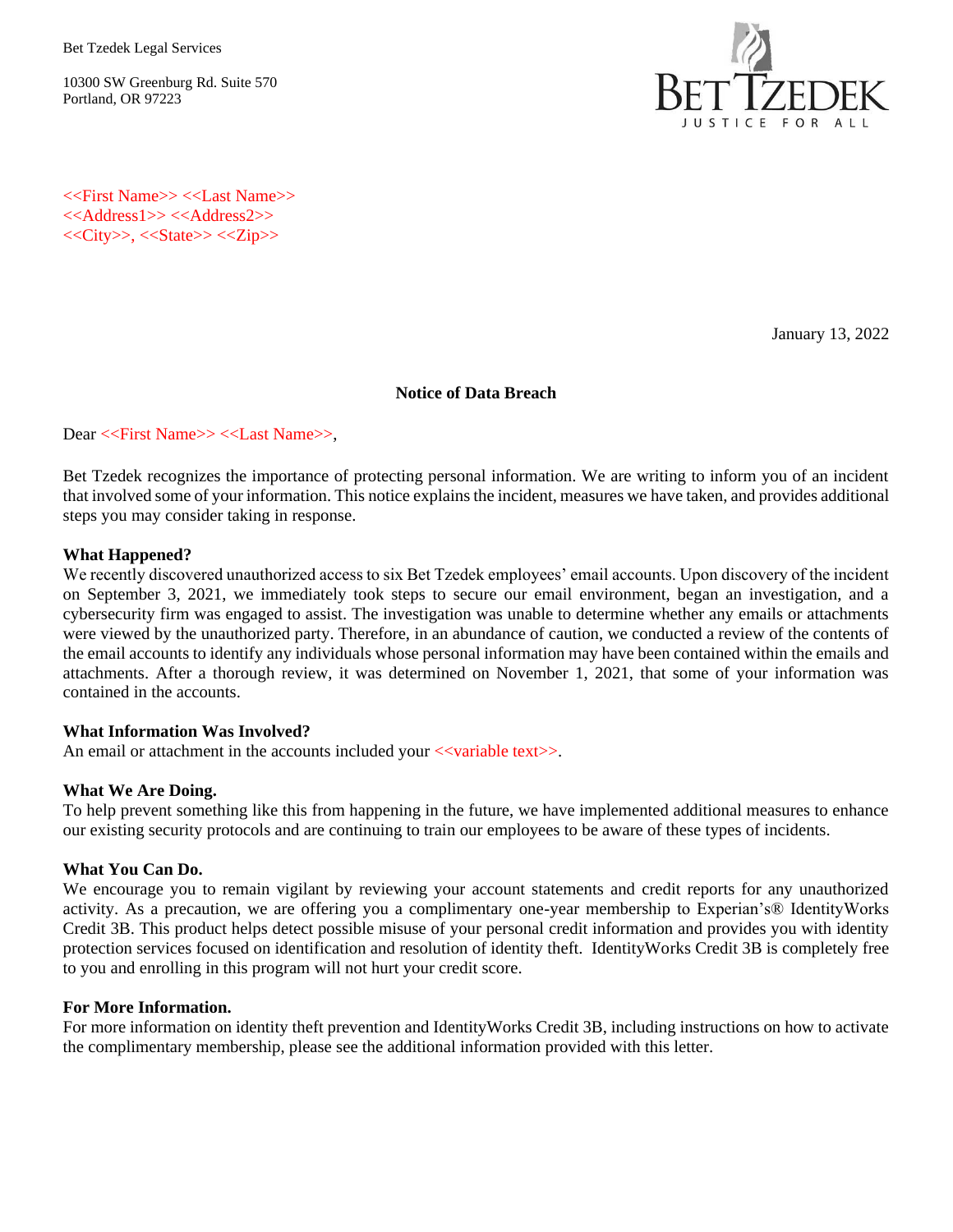We regret this incident occurred and apologize for any inconvenience. If you have any questions, please call 1-833-903- 3648, Monday through Friday, 6 a.m. to 6 p.m. Pacific Time.

Sincerely,

 $\bigotimes$ 

Diego Cartagena, Esq. President & CEO Bet Tzedek Legal Services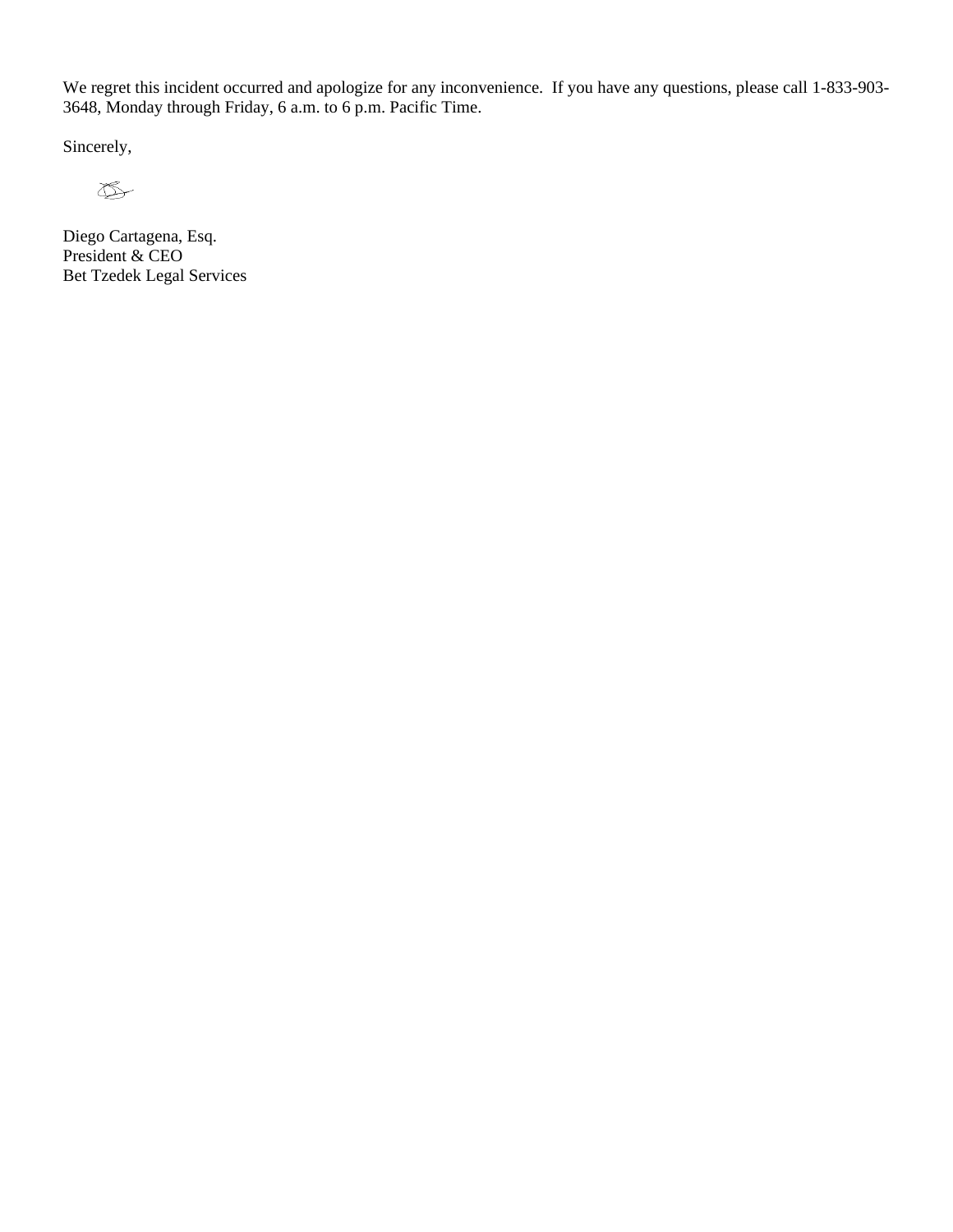To help protect your identity, we are offering a **complimentary** one-year membership to Experian IdentityWorks<sup>SM</sup>. This product helps detect possible misuse of your personal information and provides you with superior identity protection support focused on immediate identification and resolution of identity theft.

# **Activate IdentityWorks In Three Easy Steps**

- **1.** ENROLL by: **03/31/2022 (**Your code will not work after this date.)
- **2.** VISIT the **Experian IdentityWorks website** to enroll: **[https://www.experianidworks.com/3bcredit](https://urldefense.com/v3/__https:/www.experianidworks.com/3bcredit__;!!FRfqb9lMRA!ic0FVMqd0o0BGOa-AJuK3kI69YmFFG0o7UlXReudB8pqq46Z2FK7gTriWVgGu1Wu$)**
- **3.** PROVIDE the **Activation Code**: **<<Enrollment Code>>**

If you have questions about the product, need assistance with Identity Restoration that arose as a result of this incident or would like an alternative to enrolling in Experian IdentityWorks online, please contact Experian's customer care team at **877.890.9332**. Be prepared to provide engagement number **B022305** as proof of eligibility for the identity restoration services by Experian.

# **ADDITIONAL DETAILS REGARDING YOUR 12 MONTH EXPERIAN IDENTITYWORKS MEMBERSHIP:**

A credit card is **not** required for enrollment in Experian IdentityWorks. You can contact Experian **immediately without needing to enroll in the product** regarding any fraud issues. Identity Restoration specialists are available to help you address credit and non-credit related fraud.

Once you enroll in Experian IdentityWorks, you will have access to the following additional features:

- **Experian credit report at signup:** See what information is associated with your credit file. Daily credit reports are available for online members only.\*
- **Credit Monitoring:** Actively monitors Experian file for indicators of fraud.
- **Identity Restoration:** Identity Restoration specialists are immediately available to help you address credit and non-credit related fraud.
- **Experian IdentityWorks ExtendCARE<sup>TM</sup>:** You receive the same high-level of Identity Restoration support even after your Experian IdentityWorks membership has expired.
- **\$1 Million Identity Theft Insurance\*\*:** Provides coverage for certain costs and unauthorized electronic fund transfers.

# **Activate your membership today at https://www.experianidworks.com/3bcredit or call 877.890.9332 to register with the activation code above.**

**What you can do to protect your information:** There are additional actions you can consider taking to reduce the chances of identity theft or fraud on your account(s). Please refer to www.ExperianIDWorks.com/restoration for this information. If you have any questions about IdentityWorks, need help understanding something on your credit report or suspect that an item on your credit report may be fraudulent, please contact Experian's customer care team at **877.890.9332**.

\* Offline members will be eligible to call for additional reports quarterly after enrolling.

\*\* The Identity Theft Insurance is underwritten and administered by American Bankers Insurance Company of Florida, an Assurant company. Please refer to the actual policies for terms, conditions, and exclusions of coverage. Coverage may not be available in all jurisdictions.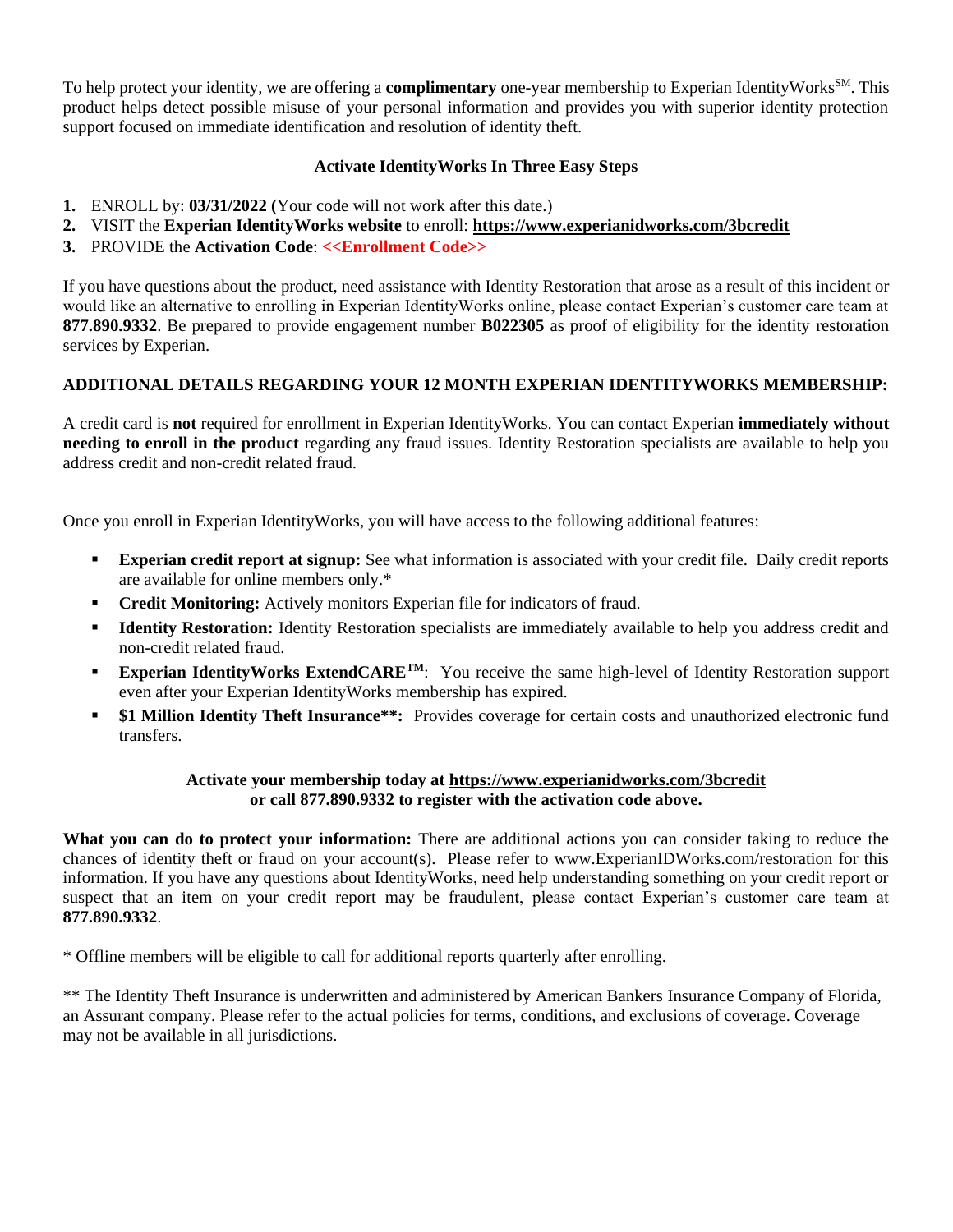### **ADDITIONAL STEPS YOU CAN TAKE**

We remind you it is always advisable to be vigilant for incidents of fraud or identity theft by reviewing your account statements and free credit reports for any unauthorized activity over the next 12 to 24 months. You may obtain a copy of your credit report, free of charge, once every 12 months from each of the three nationwide credit reporting companies. To order your annual free credit report, please visi[t www.annualcreditreport.com](https://www.annualcreditreport.com/) or call toll free at 1-877-322-8228. Contact information for the three nationwide credit reporting companies is as follows:

- *Equifax*, PO Box 740241, Atlanta, GA 30374[, www.equifax.com,](https://www.equifax.com/) 1-800-685-1111
- *Experian*, PO Box 2002, Allen, TX 75013[, www.experian.com,](https://www.experian.com/) 1-888-397-3742
- *TransUnion*, PO Box 2000, Chester, PA 19016,[www.transunion.com,](https://www.transunion.com/) 1-800-916-8800

If you believe you are the victim of identity theft or have reason to believe your personal information has been misused, you should immediately contact the Federal Trade Commission and/or the Attorney General's office in your state. You can obtain information from these sources about steps an individual can take to avoid identity theft as well as information about fraud alerts and security freezes. You should also contact your local law enforcement authorities and file a police report. Obtain a copy of the police report in case you are asked to provide copies to creditors to correct your records. Contact information for the Federal Trade Commission is as follows:

• *Federal Trade Commission*, Consumer Response Center, 600 Pennsylvania Avenue NW, Washington, DC 20580, 1-877-IDTHEFT (438-4338)[, www.ftc.gov/idtheft](https://www.ftc.gov/idtheft)

### **Fraud Alerts and Credit or Security Freezes:**

*Fraud Alerts:* There are two types of general fraud alerts you can place on your credit report to put your creditors on notice that you may be a victim of fraud—an initial alert and an extended alert. You may ask that an initial fraud alert be placed on your credit report if you suspect you have been, or are about to be, a victim of identity theft. An initial fraud alert stays on your credit report for one year. You may have an extended alert placed on your credit report if you have already been a victim of identity theft with the appropriate documentary proof. An extended fraud alert stays on your credit report for seven years.

To place a fraud alert on your credit reports, contact one of the nationwide credit bureaus. A fraud alert is free. The credit bureau you contact must tell the other two, and all three will place an alert on their versions of your report.

For those in the military who want to protect their credit while deployed, an Active Duty Military Fraud Alert lasts for one year and can be renewed for the length of your deployment. The credit bureaus will also take you off their marketing lists for pre-screened credit card offers for two years, unless you ask them not to.

*Credit or Security Freezes:* You have the right to put a credit freeze, also known as a security freeze, on your credit file, free of charge, which makes it more difficult for identity thieves to open new accounts in your name. That's because most creditors need to see your credit report before they approve a new account. If they can't see your report, they may not extend the credit.

*How do I place a freeze on my credit reports?* There is no fee to place or lift a security freeze. Unlike a fraud alert, you must separately place a security freeze on your credit file at each credit reporting company. For information and instructions to place a security freeze, contact each of the credit reporting agencies at the addresses below:

- **Experian Security Freeze**, PO Box 9554, Allen, TX 75013[, www.experian.com](https://www.experian.com/)
- **TransUnion Security Freeze**, PO Box 2000, Chester, PA 19016[, www.transunion.com](https://www.transunion.com/)
- **Equifax Security Freeze**, PO Box 105788, Atlanta, GA 30348[, www.equifax.com](https://www.equifax.com/)

You'll need to supply your name, address, date of birth, Social Security number and other personal information.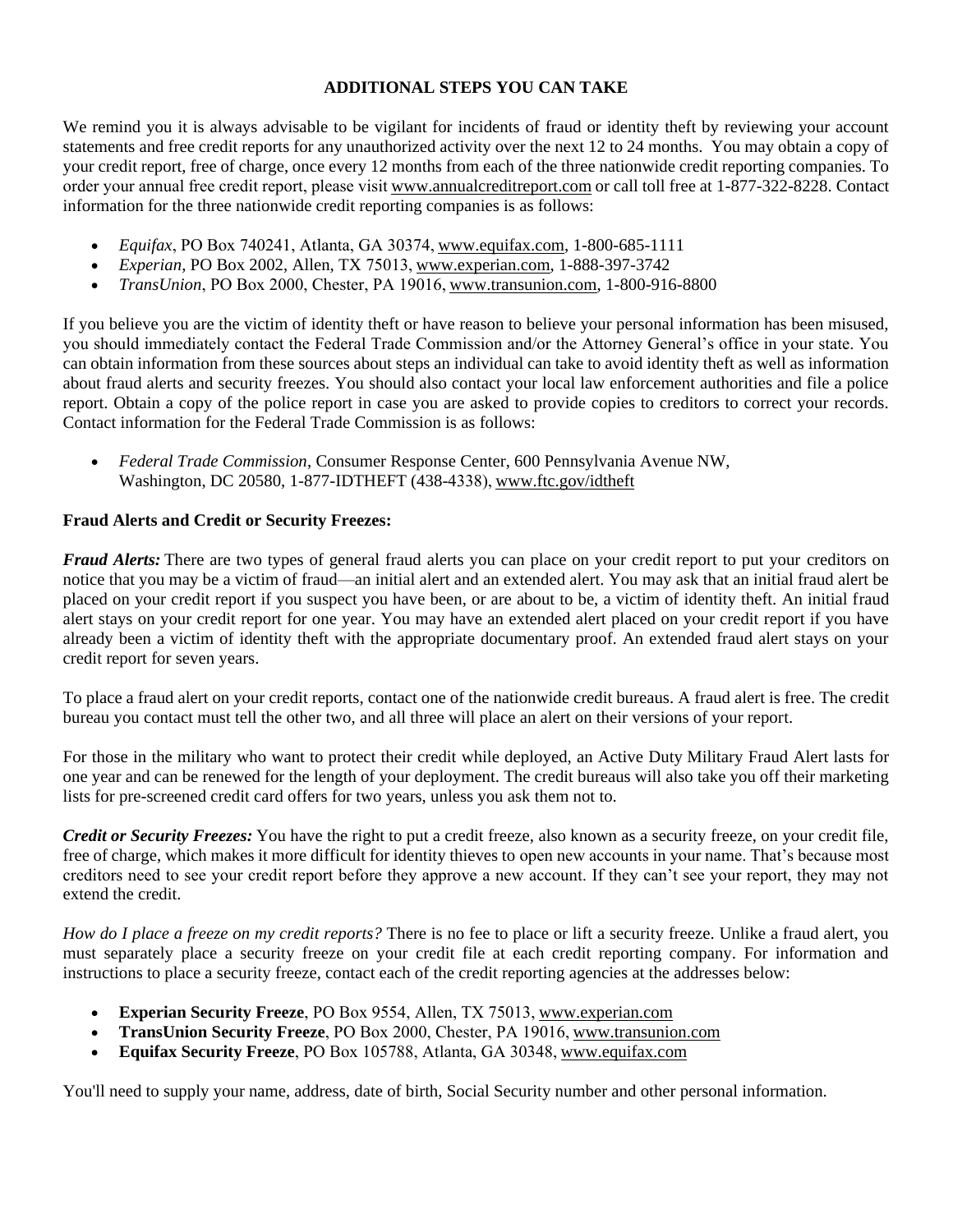After receiving your freeze request, each credit bureau will provide you with a unique PIN (personal identification number) or password. Keep the PIN or password in a safe place. You will need it if you choose to lift the freeze.

*How do I lift a freeze?* A freeze remains in place until you ask the credit bureau to temporarily lift it or remove it altogether. If the request is made online or by phone, a credit bureau must lift a freeze within one hour. If the request is made by mail, then the bureau must lift the freeze no later than three business days after getting your request.

If you opt for a temporary lift because you are applying for credit or a job, and you can find out which credit bureau the business will contact for your file, you can save some time by lifting the freeze only at that particular credit bureau. Otherwise, you need to make the request with all three credit bureaus.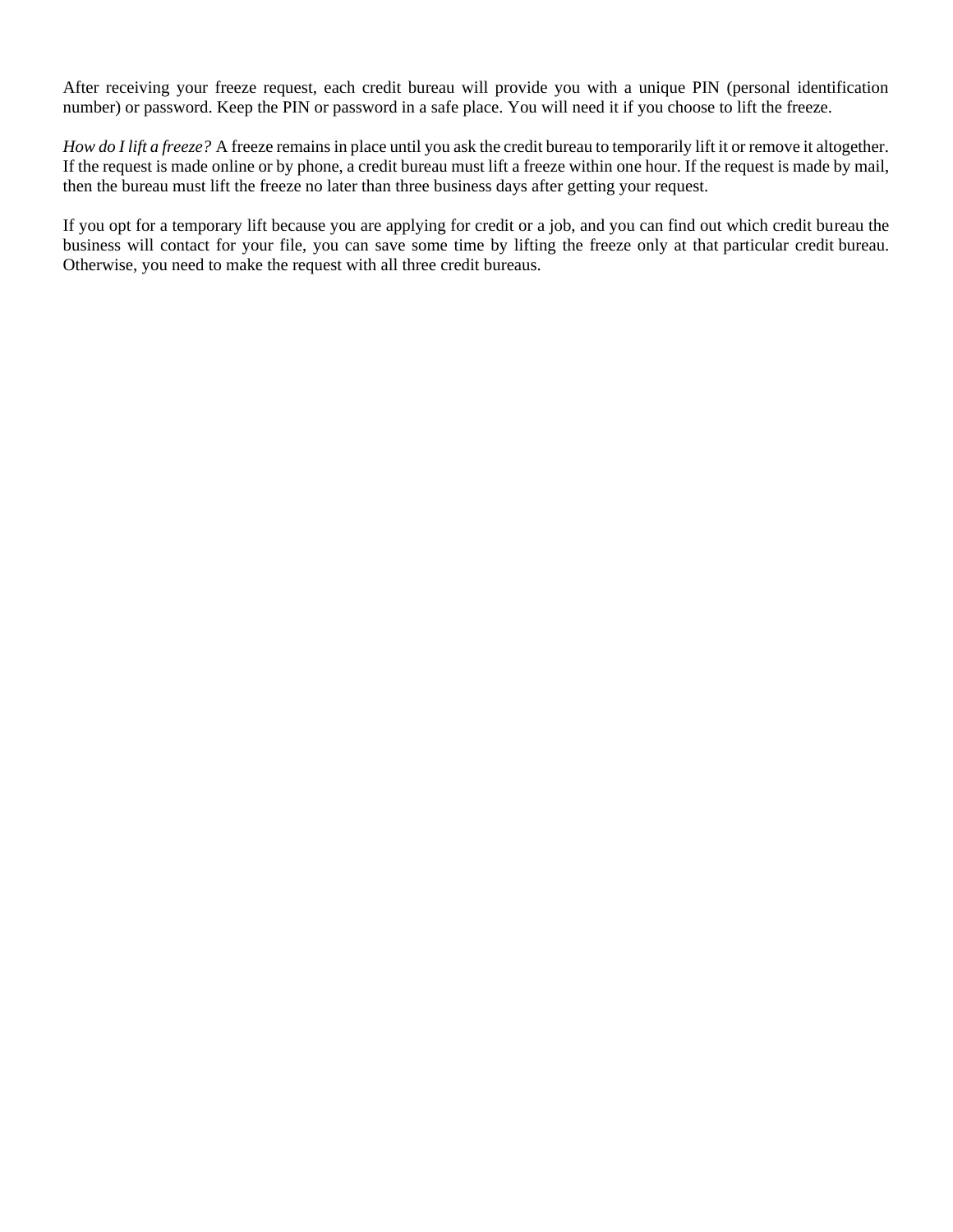Bet Tzedek Legal Services

10300 SW Greenburg Rd. Suite 570 Portland, OR 97223



<<First Name>> <<Last Name>> <<Address1>> <<Address2>> <<City>>, <<State>> <<Zip>>

13 de enero de 2022

#### **Notificación de violación de datos**

Estimado <<First Name>> <<Last Name>>:

Bet Tzedek reconoce la importancia de proteger la información personal. Le escribimos para informarle sobre un incidente que involucró parte de su información. En esta notificación se explica el incidente, las medidas que hemos tomado y se ofrecen pasos adicionales que puede considerar para adoptar una respuesta.

### **¿Qué ocurrió?**

Descubrimos recientemente un acceso no autorizado a seis cuentas de correo electrónico de empleados de Bet Tzedek. Tras la detección del incidente el 3 de septiembre de 2021, inmediatamente tomamos medidas para asegurar nuestro entorno de correo electrónico, comenzamos una investigación y se involucró a una firma de ciberseguridad para recibir asistencia. La investigación no logró determinar si se visualizaron correos electrónicos o archivos adjuntos por terceros no autorizados. Por tanto, en un exceso de cautela, llevamos a cabo una revisión del contenido de las cuentas de correo electrónico para identificar cualquier individuo cuya información personal pudiera haber estado incluida en los correos electrónicos y archivos adjuntos. Luego de una revisión exhaustiva, el 1.º de noviembre de 2021 se determinó que parte de su información estaba incluida en las cuentas.

### **¿Qué información estuvo involucrada?**

Un correo electrónico o documento adjunto en las cuentas incluía su <<variable text>>.

#### **Qué estamos haciendo.**

Para ayudar a evitar que algo así vuelva a ocurrir en el futuro, hemos implementado medidas adicionales para mejorar nuestros protocolos de seguridad vigentes y seguimos capacitando a nuestros empleados para que estén al tanto de este tipo de incidentes.

#### **Qué puede hacer.**

Le alentamos a permanecer atento al revisar sus estados de cuentas y los informes de crédito para detectar cualquier actividad no autorizada. A modo de precaución, le ofrecemos una membresía gratuita por un año de Experian® IdentityWorks Credit 3B. Este producto ayuda a detectar posibles usos indebidos de su información de crédito personal y le ofrece servicios de protección de identidad centrados en la identificación y resolución del robo de identidad. IdentityWorks Credit 3B es completamente gratuito para usted y la inscripción en este programa no perjudicará su calificación crediticia.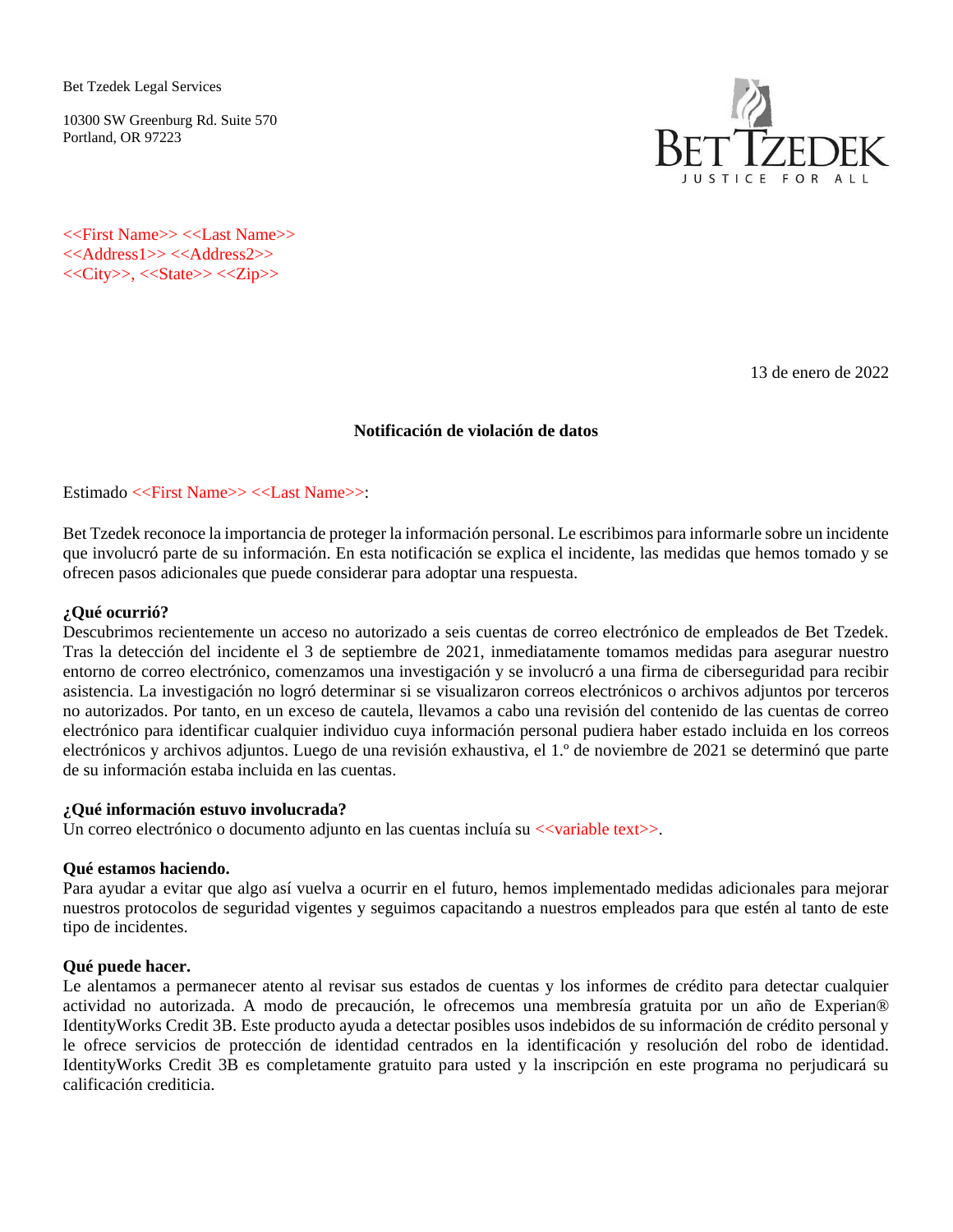# **Para obtener información adicional.**

Para obtener información adicional acerca de la prevención del robo de identidad y de IdentityWorks Credit 3B, incluidas las instrucciones sobre cómo activar la membresía gratuita, consulte la información adicional proporcionada con esta carta.

Lamentamos que haya ocurrido este incidente y nos disculpamos por cualquier inconveniente. Si tiene preguntas, llame al 1-833-903-3648, de lunes a viernes de 6:00 a. m. a 6 p. m. hora del Pacífico.

Atentamente,

</del>

Diego Cartagena, Esq. President & CEO Bet Tzedek Legal Services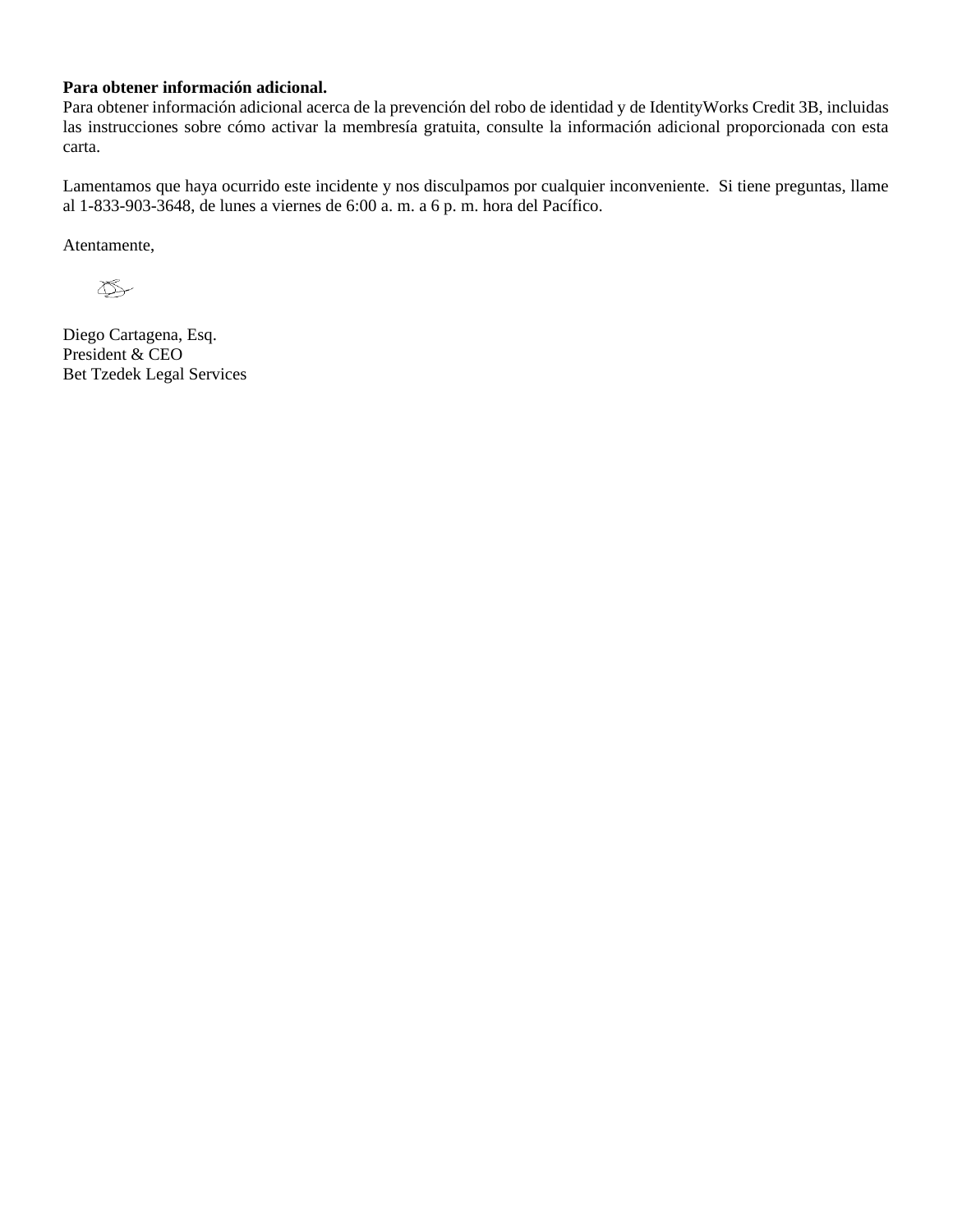Para ayudar a proteger su identidad, ofrecemos una membresía **gratuita** por un año de Experian IdentityWorks<sup>SM</sup>. Este producto ayuda a detectar posibles usos indebidos de su información personal y le ofrece soporte superior en la protección de identidad centrado en la inmediata identificación y resolución del robo de identidad.

# **Active IdentityWorks en tres sencillos pasos**

- **4.** INSCRÍBASE hasta el: **31/03/2022** (Su código no servirá luego de esa fecha).
- **5.** VISITE el **sitio web de Experian IdentityWorks** para inscribirse: **[https://www.experianidworks.com/3bcredit](https://urldefense.com/v3/__https:/www.experianidworks.com/3bcredit__;!!FRfqb9lMRA!ic0FVMqd0o0BGOa-AJuK3kI69YmFFG0o7UlXReudB8pqq46Z2FK7gTriWVgGu1Wu$)**
- **6.** PROPORCIONE el **Código de activación**: **<<Enrollment Code>>**

Si tiene preguntas acerca del producto, necesita asistencia con la Restauración de identidad que surgió como resultado de este incidente o quisiera una alternativa a la inscripción en Experian IdentityWorks en línea, comuníquese con el equipo de atención al cliente de Experian al **877.890.9332**. Esté preparado para proporcionar el número de participación **B022305** como prueba de elegibilidad para los servicios de restauración de identidad por parte de Experian.

# **DETALLES ADICIONALES EN RELACIÓN CON SU MEMBRESÍA EXPERIAN IDENTITYWORKS DE 12 MESES:**

**No** se requiere una tarjeta de crédito para la inscripción en Experian IdentityWorks. Puede comunicarse con Experian **de inmediato sin necesidad de inscribirse en el producto** en relación con problemas de fraude. Los especialistas en Restauración de identidad están disponibles para ayudarle a abordar el fraude de crédito y no relacionado con el crédito.

Una vez que se inscribe en Experian IdentityWorks, tendrá acceso a las siguientes funciones adicionales:

- **Informe de crédito de Experian al registrarse:** Consulte la información relacionada con su expediente de crédito. Solo los miembros en línea tienen a disposición los informes de crédito diarios.\*
- **Control de crédito:** Controla de forma activa los expedientes de Experian para detectar indicadores de fraude.
- **Restauración de identidad:** Los especialistas en Restauración de identidad están inmediatamente disponibles para ayudarle a abordar el fraude de crédito y no relacionado con el crédito.
- **Experian IdentityWorks ExtendCARETM**: Usted recibe el mismo soporte de Restauración de identidad de alto nivel incluso después de que haya expirado su membresía de Experian IdentityWorks.
- **Seguro contra robo de identidad de \$1 millón\*\*:** Brinda cobertura de ciertos costos y transferencias de fondos electrónicos sin autorización.

### **Active su membresía hoy en https://www.experianidworks.com/3bcredit o llame al 877.890.9332 para registrarse con el código de activación anterior.**

**Qué puede hacer para proteger su información:** Hay otras acciones que puede considerar realizar para reducir las posibilidades de sufrir el robo de identidad o el fraude en sus cuentas. Consulte en www.ExperianIDWorks.com/restoration para obtener esta información. Si tiene preguntas sobre IdentityWorks, necesita ayuda para comprender algo sobre su informe de crédito o sospecha que algún elemento de su informe de crédito pueda ser fraudulento, comuníquese con el equipo de atención al cliente de Experian al **877.890.9332**.

\* Los miembros fuera de línea serán elegibles para solicitar informes adicionales cada tres meses después de la inscripción.

\*\* El seguro contra robo de identidad está suscrito a y administrado por American Bankers Insurance Company of Florida, una compañía de Assurant. Consulte las políticas reales para los términos, las condiciones y las exclusiones de cobertura. La cobertura puede no estar disponible en todas las jurisdicciones.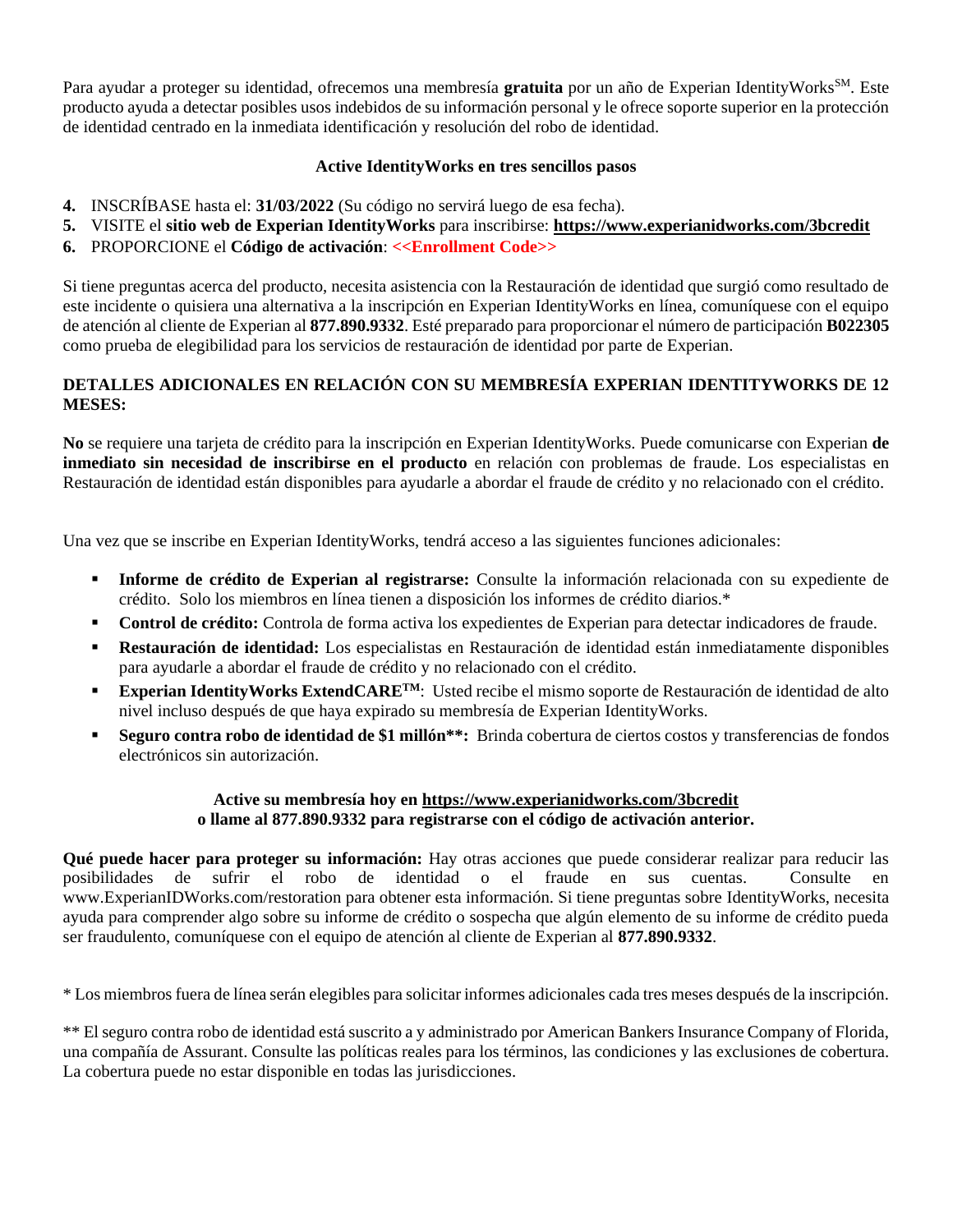### **MEDIDAS ADICIONALES QUE PUEDE TOMAR**

Le recordamos que siempre es aconsejable estar atento a los incidentes de fraude o robo de identidad al revisar sus estados de cuentas y los informes de crédito gratuitos para detectar cualquier actividad no autorizada durante los próximos 12 a 24 meses. Puede obtener una copia de su informe de crédito, de forma gratuita, una vez cada 12 meses de cada una de las tres compañías nacionales de información de crédito. Para solicitar su informe de crédito anual gratuito, visite [www.annualcreditreport.com](https://www.annualcreditreport.com/)o llame sin cargo al 1-877-322-8228. La información de contacto de las tres compañías nacionales de información de crédito es la siguiente:

- *Equifax*, PO Box 740241, Atlanta, GA 30374[, www.equifax.com,](https://www.equifax.com/) 1-800-685-1111
- *Experian*, PO Box 2002, Allen, TX 75013[, www.experian.com,](https://www.experian.com/) 1-888-397-3742
- *TransUnion*, PO Box 2000, Chester, PA 19016,[www.transunion.com,](https://www.transunion.com/) 1-800-916-8800

Si considera que ha sido víctima del robo de identidad o tiene motivos para creer que su información personal se ha usado de forma indebida, debe contactarse de inmediato con la oficina de la Comisión Federal de Comercio o del Fiscal general de su estado. Puede obtener información de dichas fuentes acerca de las medidas que una persona puede tomar para evitar el robo de identidad así como la información acerca de alertas de fraude y congelamientos de seguridad. También debe comunicarse con las autoridades locales de cumplimiento de la ley y presentar un informe policial. Obtenga una copia del informe policial en caso de que se le pida que proporcione copias a los acreedores a fin de corregir sus registros. La información de contacto de la Comisión Federal de Comercio es la siguiente:

• *Federal Trade Commission*, Consumer Response Center, 600 Pennsylvania Avenue NW, Washington, DC 20580, 1-877-IDTHEFT (438-4338)[, www.ftc.gov/idtheft](https://www.ftc.gov/idtheft)

### **Alertas de fraude y congelamientos en el crédito o de seguridad:**

*Alertas de fraude:* Existen dos tipos de alertas generales de fraude que puede colocar en su informe de crédito a fin de notificar a sus acreedores que es posible que haya sido víctima de fraude: un alerta inicial y un alerta prolongada. Puede solicitar que se coloque un alerta de fraude inicial en su informe de crédito si sospecha que ha sido o está por ser víctima de robo de identidad. Un alerta de fraude inicial permanece en su informe de crédito durante un año. Puede solicitar que se coloque un alerta prolongada en su informe de crédito si ya ha sido víctima de robo de identidad con la prueba documental apropiada. Un alerta de fraude prolongada permanece en su informe de crédito durante siete años.

Para colocar una alerta de fraude en sus informes de crédito, comuníquese con cualquiera de las agencias de crédito nacionales. Un alerta de fraude es gratuita. La agencia de crédito que contacte debe informar a las otras dos y las tres colocarán un alerta en las versiones de su informe.

Para quienes están en las fuerzas armadas y quieren proteger su crédito mientras están asignados, un Alerta de Fraude de Militar en Servicio Activo permanece por un año y puede renovarse por la duración de su asignación. Las agencias de crédito también le retirarán de sus listas de ventas de ofertas de tarjetas de crédito preseleccionadas durante dos años, excepto que usted solicite que no sea así.

*Congelamiento en el crédito o de seguridad:* Usted tiene derecho a colocar un congelamiento en el crédito, también conocido como congelamiento de seguridad, en su expediente de crédito, sin cargo, lo que dificulta a los ladrones de identidad abrir nuevas cuentas en su nombre. Esto se debe a que la mayoría de los acreedores necesitan ver su informe de crédito antes de aprobar una nueva cuenta. Si no pueden ver su informe, no pueden extender el crédito.

*¿Cómo coloco un congelamiento en mis informes de crédito?* No hay cargos por colocar ni suspender un congelamiento de seguridad. A diferencia del alerta de fraude, debe colocar un congelamiento de seguridad en su expediente de crédito en cada compañía de informe de crédito por separado. Para obtener información e instrucciones para colocar un congelamiento de seguridad, comuníquese con cada una de las agencias de informe de crédito en las direcciones siguientes:

• **Experian Security Freeze**, PO Box 9554, Allen, TX 75013[, www.experian.com](https://www.experian.com/)